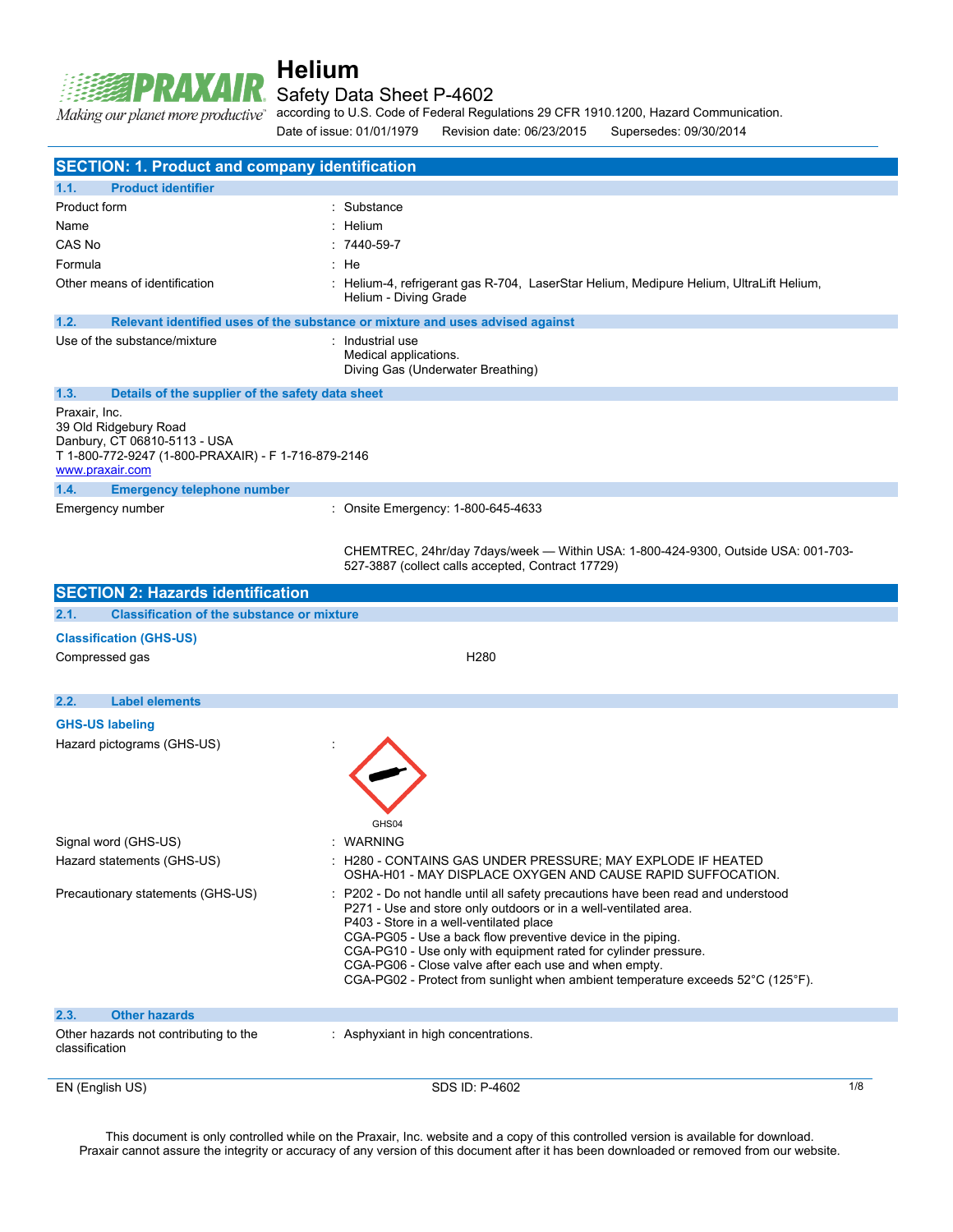

## Safety Data Sheet P-4602

according to U.S. Code of Federal Regulations 29 CFR 1910.1200, Hazard Communication. Making our planet more productive"

Date of issue: 01/01/1979 Revision date: 06/23/2015 Supersedes: 09/30/2014

| 2.4.             | <b>Unknown acute toxicity (GHS-US)</b>                                     |                                                                     |              |                                                                                                                                                                                                                                                                                                                                                                                                                                                                                         |
|------------------|----------------------------------------------------------------------------|---------------------------------------------------------------------|--------------|-----------------------------------------------------------------------------------------------------------------------------------------------------------------------------------------------------------------------------------------------------------------------------------------------------------------------------------------------------------------------------------------------------------------------------------------------------------------------------------------|
|                  |                                                                            | No data available                                                   |              |                                                                                                                                                                                                                                                                                                                                                                                                                                                                                         |
|                  | <b>SECTION 3: Composition/information on ingredients</b>                   |                                                                     |              |                                                                                                                                                                                                                                                                                                                                                                                                                                                                                         |
| 3.1.             | <b>Substance</b>                                                           |                                                                     |              |                                                                                                                                                                                                                                                                                                                                                                                                                                                                                         |
| Name             |                                                                            | : Helium                                                            |              |                                                                                                                                                                                                                                                                                                                                                                                                                                                                                         |
| CAS No           |                                                                            | $: 7440 - 59 - 7$                                                   |              |                                                                                                                                                                                                                                                                                                                                                                                                                                                                                         |
| <b>Name</b>      |                                                                            | <b>Product identifier</b>                                           | %            |                                                                                                                                                                                                                                                                                                                                                                                                                                                                                         |
| Helium           |                                                                            | (CAS No) 7440-59-7                                                  | $99.5 - 100$ |                                                                                                                                                                                                                                                                                                                                                                                                                                                                                         |
| 3.2.             | <b>Mixture</b>                                                             |                                                                     |              |                                                                                                                                                                                                                                                                                                                                                                                                                                                                                         |
| Not applicable   |                                                                            |                                                                     |              |                                                                                                                                                                                                                                                                                                                                                                                                                                                                                         |
|                  | <b>SECTION 4: First aid measures</b>                                       |                                                                     |              |                                                                                                                                                                                                                                                                                                                                                                                                                                                                                         |
| 4.1.             | <b>Description of first aid measures</b>                                   |                                                                     |              |                                                                                                                                                                                                                                                                                                                                                                                                                                                                                         |
|                  | First-aid measures after inhalation                                        | difficult, qualified personnel may give oxygen. Call a physician.   |              | : Immediately remove to fresh air. If not breathing, give artificial respiration. If breathing is                                                                                                                                                                                                                                                                                                                                                                                       |
|                  | First-aid measures after skin contact                                      | Adverse effects not expected from this product.                     |              |                                                                                                                                                                                                                                                                                                                                                                                                                                                                                         |
|                  | First-aid measures after eye contact                                       | plenty of water. Consult an ophthalmologist if irritation persists. |              | : Adverse effects not expected from this product. In case of eye irritation: Rinse immediately with                                                                                                                                                                                                                                                                                                                                                                                     |
|                  | First-aid measures after ingestion                                         | : Ingestion is not considered a potential route of exposure.        |              |                                                                                                                                                                                                                                                                                                                                                                                                                                                                                         |
| 4.2.             | Most important symptoms and effects, both acute and delayed                |                                                                     |              |                                                                                                                                                                                                                                                                                                                                                                                                                                                                                         |
|                  |                                                                            | No additional information available                                 |              |                                                                                                                                                                                                                                                                                                                                                                                                                                                                                         |
| 4.3.             | Indication of any immediate medical attention and special treatment needed |                                                                     |              |                                                                                                                                                                                                                                                                                                                                                                                                                                                                                         |
| None.            |                                                                            |                                                                     |              |                                                                                                                                                                                                                                                                                                                                                                                                                                                                                         |
|                  | <b>SECTION 5: Firefighting measures</b>                                    |                                                                     |              |                                                                                                                                                                                                                                                                                                                                                                                                                                                                                         |
| 5.1.             | <b>Extinguishing media</b>                                                 |                                                                     |              |                                                                                                                                                                                                                                                                                                                                                                                                                                                                                         |
|                  | Suitable extinguishing media                                               | : Use extinguishing media appropriate for surrounding fire.         |              |                                                                                                                                                                                                                                                                                                                                                                                                                                                                                         |
| 5.2.             | Special hazards arising from the substance or mixture                      |                                                                     |              |                                                                                                                                                                                                                                                                                                                                                                                                                                                                                         |
|                  | No additional information available                                        |                                                                     |              |                                                                                                                                                                                                                                                                                                                                                                                                                                                                                         |
| 5.3.             | <b>Advice for firefighters</b>                                             |                                                                     |              |                                                                                                                                                                                                                                                                                                                                                                                                                                                                                         |
|                  | Firefighting instructions                                                  | L-Fire Protection.                                                  |              | : Evacuate all personnel from the danger area. Use self-contained breathing apparatus (SCBA)<br>and protective clothing. Immediately cool containers with water from maximum distance. Stop<br>flow of gas if safe to do so, while continuing cooling water spray. Remove ignition sources if<br>safe to do so. Remove containers from area of fire if safe to do so. On-site fire brigades must<br>comply with OSHA 29 CFR 1910.156 and applicable standards under 29 CFR 1910 Subpart |
|                  | Protection during firefighting                                             | Compressed gas: asphyxiant. Suffocation hazard by lack of oxygen.   |              |                                                                                                                                                                                                                                                                                                                                                                                                                                                                                         |
|                  | Special protective equipment for fire fighters                             | Contained Breathing Apparatus) for fire fighters.                   |              | : Use self-contained breathing apparatus. Standard protective clothing and equipment (Self                                                                                                                                                                                                                                                                                                                                                                                              |
| Specific methods |                                                                            | drainage systems.                                                   |              | : Use fire control measures appropriate for the surrounding fire. Exposure to fire and heat<br>radiation may cause gas containers to rupture. Cool endangered containers with water spray jet<br>from a protected position. Prevent water used in emergency cases from entering sewers and                                                                                                                                                                                              |
|                  |                                                                            | Stop flow of product if safe to do so.                              |              |                                                                                                                                                                                                                                                                                                                                                                                                                                                                                         |
|                  |                                                                            | Use water spray or fog to knock down fire fumes if possible.        |              |                                                                                                                                                                                                                                                                                                                                                                                                                                                                                         |
|                  | <b>SECTION 6: Accidental release measures</b>                              |                                                                     |              |                                                                                                                                                                                                                                                                                                                                                                                                                                                                                         |

| 6.1. | Personal precautions, protective equipment and emergency procedures |  |  |
|------|---------------------------------------------------------------------|--|--|
|      |                                                                     |  |  |

| General measures | : Evacuate area. Ensure adequate air ventilation. Wear self-contained breathing apparatus when |
|------------------|------------------------------------------------------------------------------------------------|
|                  | entering area unless atmosphere is proven to be safe. Stop leak if safe to do so.              |

EN (English US) 2/8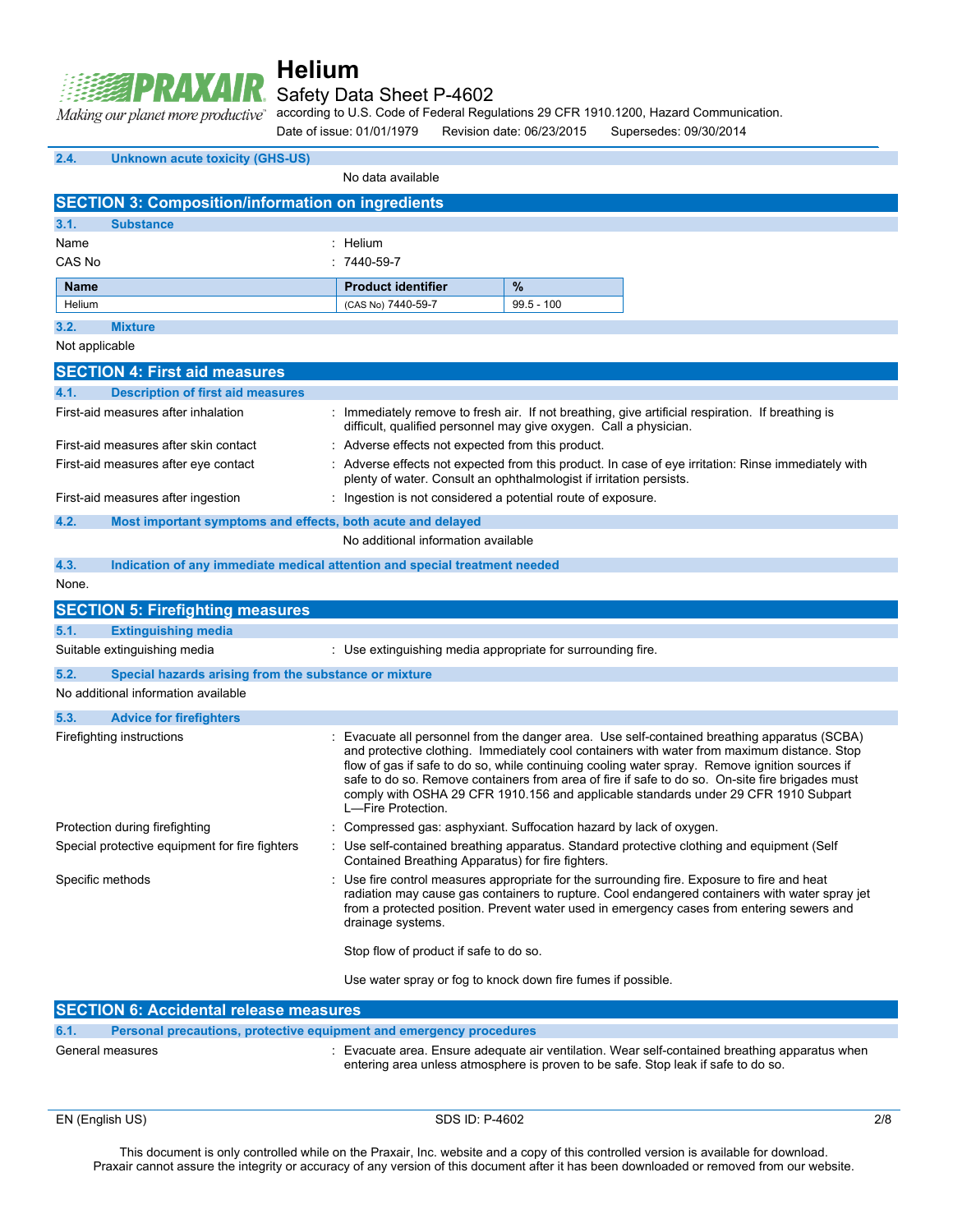#### **RAXAIR** Safety Data Sheet P-4602

according to U.S. Code of Federal Regulations 29 CFR 1910.1200, Hazard Communication.

Making our planet more productive" Date of issue: 01/01/1979 Revision date: 06/23/2015 Supersedes: 09/30/2014

| 6.1.1. | For non-emergency personnel                                  | No additional information available                                                                                                                                                                                                                                                                                                                                                                                                                                                                                                                                                                                                                                                                                                                                                                                                                                                                                                                                                                                                                                                                                                      |
|--------|--------------------------------------------------------------|------------------------------------------------------------------------------------------------------------------------------------------------------------------------------------------------------------------------------------------------------------------------------------------------------------------------------------------------------------------------------------------------------------------------------------------------------------------------------------------------------------------------------------------------------------------------------------------------------------------------------------------------------------------------------------------------------------------------------------------------------------------------------------------------------------------------------------------------------------------------------------------------------------------------------------------------------------------------------------------------------------------------------------------------------------------------------------------------------------------------------------------|
|        |                                                              |                                                                                                                                                                                                                                                                                                                                                                                                                                                                                                                                                                                                                                                                                                                                                                                                                                                                                                                                                                                                                                                                                                                                          |
| 6.1.2. | For emergency responders                                     |                                                                                                                                                                                                                                                                                                                                                                                                                                                                                                                                                                                                                                                                                                                                                                                                                                                                                                                                                                                                                                                                                                                                          |
|        |                                                              | No additional information available                                                                                                                                                                                                                                                                                                                                                                                                                                                                                                                                                                                                                                                                                                                                                                                                                                                                                                                                                                                                                                                                                                      |
| 6.2.   | <b>Environmental precautions</b>                             |                                                                                                                                                                                                                                                                                                                                                                                                                                                                                                                                                                                                                                                                                                                                                                                                                                                                                                                                                                                                                                                                                                                                          |
|        |                                                              | Try to stop release.                                                                                                                                                                                                                                                                                                                                                                                                                                                                                                                                                                                                                                                                                                                                                                                                                                                                                                                                                                                                                                                                                                                     |
| 6.3.   | Methods and material for containment and cleaning up         |                                                                                                                                                                                                                                                                                                                                                                                                                                                                                                                                                                                                                                                                                                                                                                                                                                                                                                                                                                                                                                                                                                                                          |
|        |                                                              | No additional information available                                                                                                                                                                                                                                                                                                                                                                                                                                                                                                                                                                                                                                                                                                                                                                                                                                                                                                                                                                                                                                                                                                      |
| 6.4.   | <b>Reference to other sections</b>                           |                                                                                                                                                                                                                                                                                                                                                                                                                                                                                                                                                                                                                                                                                                                                                                                                                                                                                                                                                                                                                                                                                                                                          |
|        |                                                              | See also sections 8 and 13.                                                                                                                                                                                                                                                                                                                                                                                                                                                                                                                                                                                                                                                                                                                                                                                                                                                                                                                                                                                                                                                                                                              |
|        | <b>SECTION 7: Handling and storage</b>                       |                                                                                                                                                                                                                                                                                                                                                                                                                                                                                                                                                                                                                                                                                                                                                                                                                                                                                                                                                                                                                                                                                                                                          |
| 7.1.   | <b>Precautions for safe handling</b>                         |                                                                                                                                                                                                                                                                                                                                                                                                                                                                                                                                                                                                                                                                                                                                                                                                                                                                                                                                                                                                                                                                                                                                          |
|        | Precautions for safe handling                                | : Wear leather safety gloves and safety shoes when handling cylinders. Protect cylinders from<br>physical damage; do not drag, roll, slide or drop. While moving cylinder, always keep in place<br>removable valve cover. Never attempt to lift a cylinder by its cap; the cap is intended solely to<br>protect the valve. When moving cylinders, even for short distances, use a cart (trolley, hand<br>truck, etc.) designed to transport cylinders. Never insert an object (e.g., wrench, screwdriver,<br>pry bar) into cap openings; doing so may damage the valve and cause a leak. Use an<br>adjustable strap wrench to remove over-tight or rusted caps. Slowly open the valve. If the<br>valve is hard to open, discontinue use and contact your supplier. Close the container valve<br>after each use; keep closed even when empty. Never apply flame or localized heat directly to<br>any part of the container. High temperatures may damage the container and could cause the<br>pressure relief device to fail prematurely, venting the container contents. For other precautions<br>in using this product, see section 16. |
|        | Safe use of the product                                      | The suitability of this product as a component in underwater breathing gas mixtures is to<br>be determined by or under the supervision of personnel experienced in the use of underwater<br>breathing gas mixtures and familiar with the physiological effects, methods employed,<br>frequency and duration of use, hazards, side effects, and precautions to be taken.                                                                                                                                                                                                                                                                                                                                                                                                                                                                                                                                                                                                                                                                                                                                                                  |
| 7.2.   | Conditions for safe storage, including any incompatibilities |                                                                                                                                                                                                                                                                                                                                                                                                                                                                                                                                                                                                                                                                                                                                                                                                                                                                                                                                                                                                                                                                                                                                          |
|        | Storage conditions                                           | : Store in a cool, well-ventilated place. Store and use with adequate ventilation. Store only<br>where temperature will not exceed 125°F (52°C). Firmly secure containers upright to keep<br>them from falling or being knocked over. Install valve protection cap, if provided, firmly in place<br>by hand. Store full and empty containers separately. Use a first-in, first-out inventory system<br>to prevent storing full containers for long periods.                                                                                                                                                                                                                                                                                                                                                                                                                                                                                                                                                                                                                                                                              |
| 7.3.   | Specific end use(s)                                          | OTHER PRECAUTIONS FOR HANDLING, STORAGE, AND USE: When handling product<br>under pressure, use piping and equipment adequately designed to withstand the pressures to<br>be encountered. Never work on a pressurized system. Use a back flow preventive device in<br>the piping. Gases can cause rapid suffocation because of oxygen deficiency; store and use<br>with adequate ventilation. If a leak occurs, close the container valve and blow down the system<br>in a safe and environmentally correct manner in compliance with all international,<br>federal/national, state/provincial, and local laws; then repair the leak. Never place a container<br>where it may become part of an electrical circuit.                                                                                                                                                                                                                                                                                                                                                                                                                       |
|        |                                                              |                                                                                                                                                                                                                                                                                                                                                                                                                                                                                                                                                                                                                                                                                                                                                                                                                                                                                                                                                                                                                                                                                                                                          |

None.

| <b>SECTION 8: Exposure controls/personal protection</b> |                 |  |  |  |
|---------------------------------------------------------|-----------------|--|--|--|
| 8.1.<br><b>Control parameters</b>                       |                 |  |  |  |
| Helium (7440-59-7)                                      |                 |  |  |  |
| <b>ACGIH</b>                                            | Not established |  |  |  |
| <b>USA OSHA</b>                                         | Not established |  |  |  |
| Helium (7440-59-7)                                      |                 |  |  |  |
| <b>ACGIH</b>                                            | Not established |  |  |  |
| <b>USA OSHA</b>                                         | Not established |  |  |  |
|                                                         |                 |  |  |  |

EN (English US) 3/8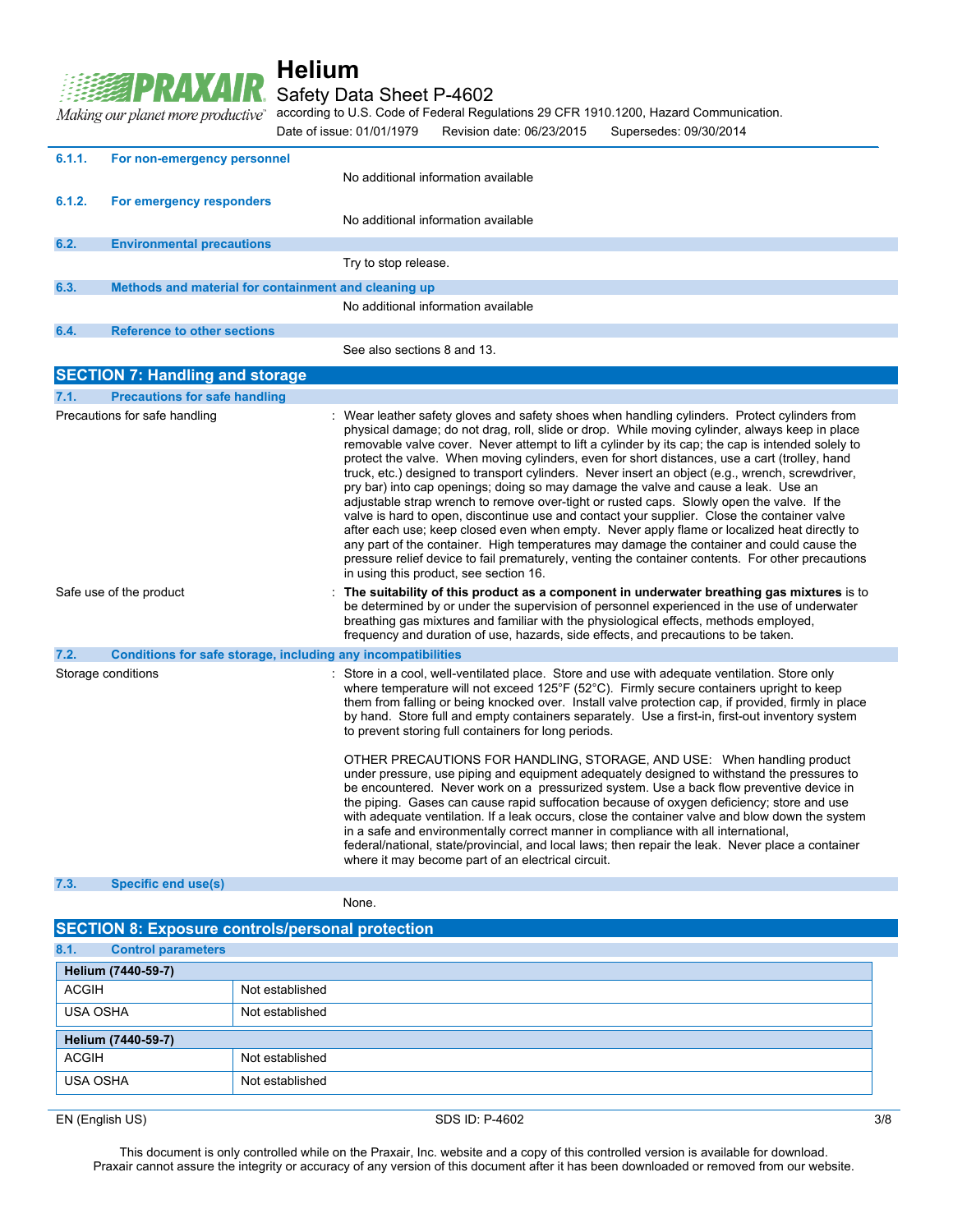Making our planet more productive"

R.

## **Helium** Safety Data Sheet P-4602

according to U.S. Code of Federal Regulations 29 CFR 1910.1200, Hazard Communication. Date of issue: 01/01/1979 Revision date: 06/23/2015 Supersedes: 09/30/2014

| 8.2.<br><b>Exposure controls</b> |                                                                                                                                                                                                                                                                                                                                                                                                                                                                                                                                                                                   |
|----------------------------------|-----------------------------------------------------------------------------------------------------------------------------------------------------------------------------------------------------------------------------------------------------------------------------------------------------------------------------------------------------------------------------------------------------------------------------------------------------------------------------------------------------------------------------------------------------------------------------------|
| Appropriate engineering controls | : Use a local exhaust system with sufficient flow velocity to maintain an adequate supply of air in<br>the worker's breathing zone. Mechanical (general): General exhaust ventilation may be<br>acceptable if it can maintain an adequate supply of air.                                                                                                                                                                                                                                                                                                                          |
| Eye protection                   | : Wear safety glasses with side shields.                                                                                                                                                                                                                                                                                                                                                                                                                                                                                                                                          |
| Skin and body protection         | : Wear metatarsal shoes and work gloves for cylinder handling, and protective clothing where<br>needed. Wear appropriate chemical gloves during cylinder changeout or wherever contact with<br>product is possible. Select per OSHA 29 CFR 1910.132, 1910.136, and 1910.138.                                                                                                                                                                                                                                                                                                      |
| Respiratory protection           | When workplace conditions warrant respirator use, follow a respiratory protection program that<br>meets OSHA 29 CFR 1910.134, ANSI Z88.2, or MSHA 30 CFR 72.710 (where applicable).<br>Use an air-supplied or air-purifying cartridge if the action level is exceeded. Ensure that the<br>respirator has the appropriate protection factor for the exposure level. If cartridge type<br>respirators are used, the cartridge must be appropriate for the chemical exposure (e.g., an<br>organic vapor cartridge). For emergencies or instances with unknown exposure levels, use a |

self-contained breathing apparatus (SCBA).

| <b>SECTION 9: Physical and chemical properties</b>            |                           |
|---------------------------------------------------------------|---------------------------|
| Information on basic physical and chemical properties<br>9.1. |                           |
| Physical state                                                | : Gas                     |
| Appearance                                                    | Colorless gas.            |
| Molecular mass                                                | 4 g/mol                   |
| Color                                                         | Colorless.                |
| Odor                                                          | Odorless.                 |
| Odor threshold                                                | No data available         |
| рH                                                            | Not applicable.           |
| Relative evaporation rate (butyl acetate=1)                   | No data available         |
| Relative evaporation rate (ether=1)                           | Not applicable.           |
| Melting point                                                 | -272 °C                   |
| Freezing point                                                | No data available         |
| Boiling point                                                 | $-268.93 °C$              |
| Flash point                                                   | No data available         |
| Critical temperature                                          | $-268 °C$                 |
| Auto-ignition temperature                                     | Not applicable.           |
| Decomposition temperature                                     | No data available         |
| Flammability (solid, gas)                                     | No data available         |
| Vapor pressure                                                | Not applicable.           |
| Critical pressure                                             | 230 kPa                   |
| Relative vapor density at 20 °C                               | No data available         |
| Relative density                                              | No data available         |
| Density                                                       | $0.166$ kg/m <sup>3</sup> |
| Relative gas density                                          | 0.14                      |
| Solubility                                                    | Water: 1.5 mg/l           |
| Log Pow                                                       | Not applicable.           |
| Log Kow                                                       | Not applicable.           |
| Viscosity, kinematic                                          | Not applicable.           |
| Viscosity, dynamic                                            | Not applicable.           |
| Explosive properties                                          | Not applicable.           |
| Oxidizing properties                                          | None.                     |
| <b>Explosion limits</b>                                       | No data available         |
| <b>Other information</b><br>9.2.                              |                           |
| Gas group                                                     | Compressed gas            |
| Additional information                                        | None.                     |
| EN (English US)                                               | 4/8<br>SDS ID: P-4602     |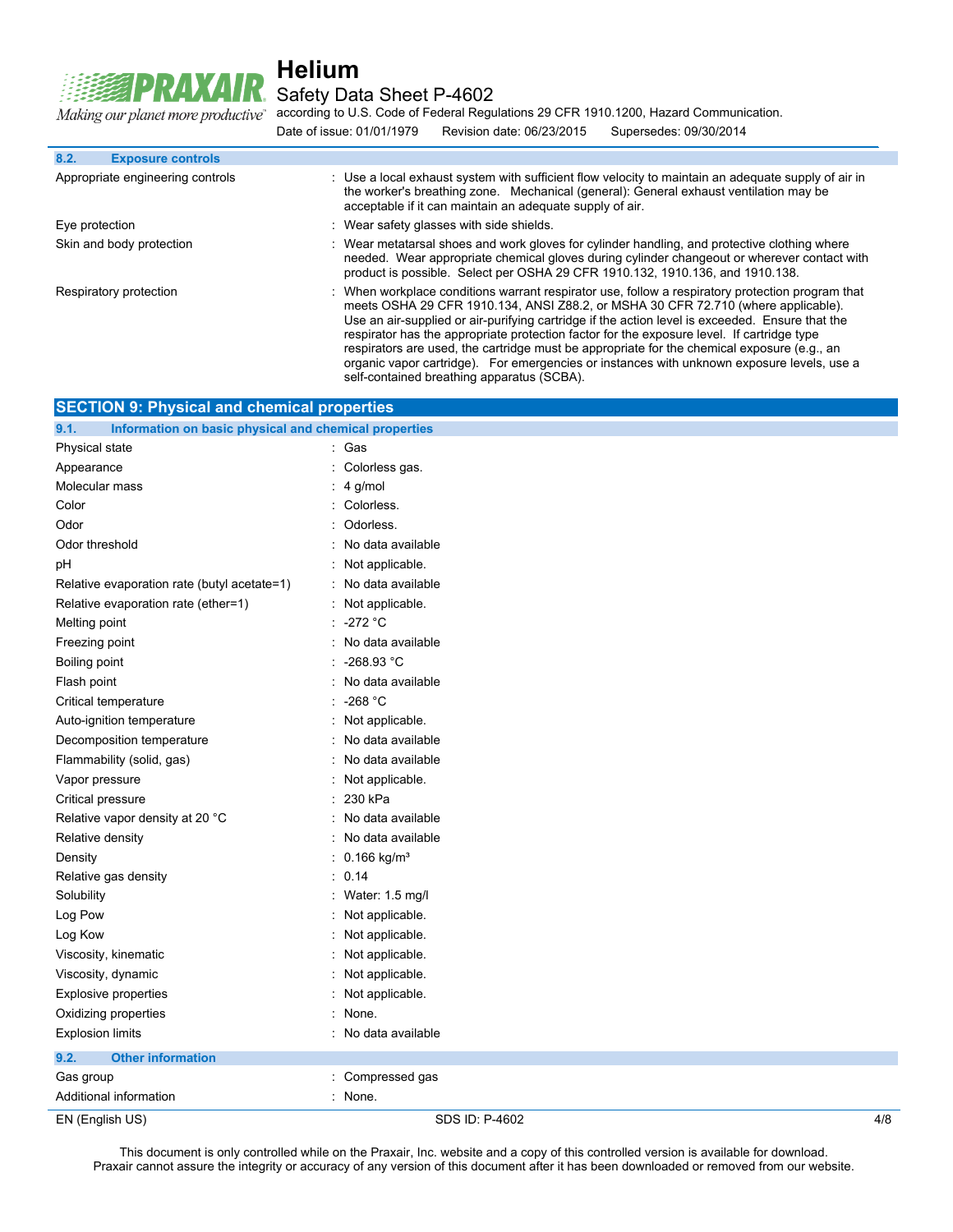### Safety Data Sheet P-4602

Making our planet more productive"

according to U.S. Code of Federal Regulations 29 CFR 1910.1200, Hazard Communication.

Date of issue: 01/01/1979 Revision date: 06/23/2015 Supersedes: 09/30/2014

|                                                          | <b>SECTION 10: Stability and reactivity</b>      |                                                                         |     |
|----------------------------------------------------------|--------------------------------------------------|-------------------------------------------------------------------------|-----|
| 10.1.                                                    | <b>Reactivity</b>                                |                                                                         |     |
|                                                          |                                                  | No additional information available                                     |     |
| 10.2.                                                    | <b>Chemical stability</b>                        |                                                                         |     |
|                                                          |                                                  | Stable under normal conditions.                                         |     |
|                                                          |                                                  |                                                                         |     |
| 10.3.                                                    | <b>Possibility of hazardous reactions</b>        |                                                                         |     |
|                                                          |                                                  | None.                                                                   |     |
| 10.4.                                                    | <b>Conditions to avoid</b>                       |                                                                         |     |
|                                                          |                                                  | None under recommended storage and handling conditions (see section 7). |     |
| 10.5.                                                    | <b>Incompatible materials</b>                    |                                                                         |     |
|                                                          |                                                  | None.                                                                   |     |
| 10.6.                                                    | <b>Hazardous decomposition products</b>          |                                                                         |     |
|                                                          |                                                  | None.                                                                   |     |
|                                                          | <b>SECTION 11: Toxicological information</b>     |                                                                         |     |
| 11.1.                                                    | Information on toxicological effects             |                                                                         |     |
|                                                          |                                                  |                                                                         |     |
| Acute toxicity                                           |                                                  | : Not classified                                                        |     |
|                                                          |                                                  |                                                                         |     |
|                                                          | Skin corrosion/irritation                        | Not classified                                                          |     |
|                                                          |                                                  | pH: Not applicable.                                                     |     |
|                                                          | Serious eye damage/irritation                    | Not classified                                                          |     |
|                                                          |                                                  | pH: Not applicable.                                                     |     |
|                                                          | Respiratory or skin sensitization                | Not classified                                                          |     |
|                                                          | Germ cell mutagenicity                           | Not classified                                                          |     |
| Carcinogenicity                                          |                                                  | Not classified                                                          |     |
|                                                          | Reproductive toxicity                            | : Not classified                                                        |     |
|                                                          | Specific target organ toxicity (single exposure) | : Not classified                                                        |     |
|                                                          | Specific target organ toxicity (repeated         | : Not classified                                                        |     |
| exposure)                                                |                                                  |                                                                         |     |
|                                                          | Aspiration hazard                                | : Not classified                                                        |     |
|                                                          |                                                  |                                                                         |     |
|                                                          | <b>SECTION 12: Ecological information</b>        |                                                                         |     |
| 12.1.                                                    | <b>Toxicity</b>                                  |                                                                         |     |
|                                                          | Ecology - general                                | : No ecological damage caused by this product.                          |     |
| 12.2.                                                    | <b>Persistence and degradability</b>             |                                                                         |     |
|                                                          | Helium (7440-59-7)                               |                                                                         |     |
|                                                          | Persistence and degradability                    | No ecological damage caused by this product.                            |     |
|                                                          | Helium (7440-59-7)                               |                                                                         |     |
|                                                          | Persistence and degradability                    | No ecological damage caused by this product.                            |     |
| 12.3.                                                    | <b>Bioaccumulative potential</b>                 |                                                                         |     |
|                                                          |                                                  |                                                                         |     |
|                                                          | Helium (7440-59-7)                               |                                                                         |     |
| Log Pow<br>Not applicable.<br>Log Kow<br>Not applicable. |                                                  |                                                                         |     |
|                                                          | Bioaccumulative potential                        | No ecological damage caused by this product.                            |     |
|                                                          |                                                  |                                                                         |     |
| Log Pow                                                  | Helium (7440-59-7)                               | Not applicable for inorganic gases.                                     |     |
| Log Kow                                                  |                                                  | Not applicable.                                                         |     |
|                                                          | EN (English US)                                  | SDS ID: P-4602                                                          | 5/8 |
|                                                          |                                                  |                                                                         |     |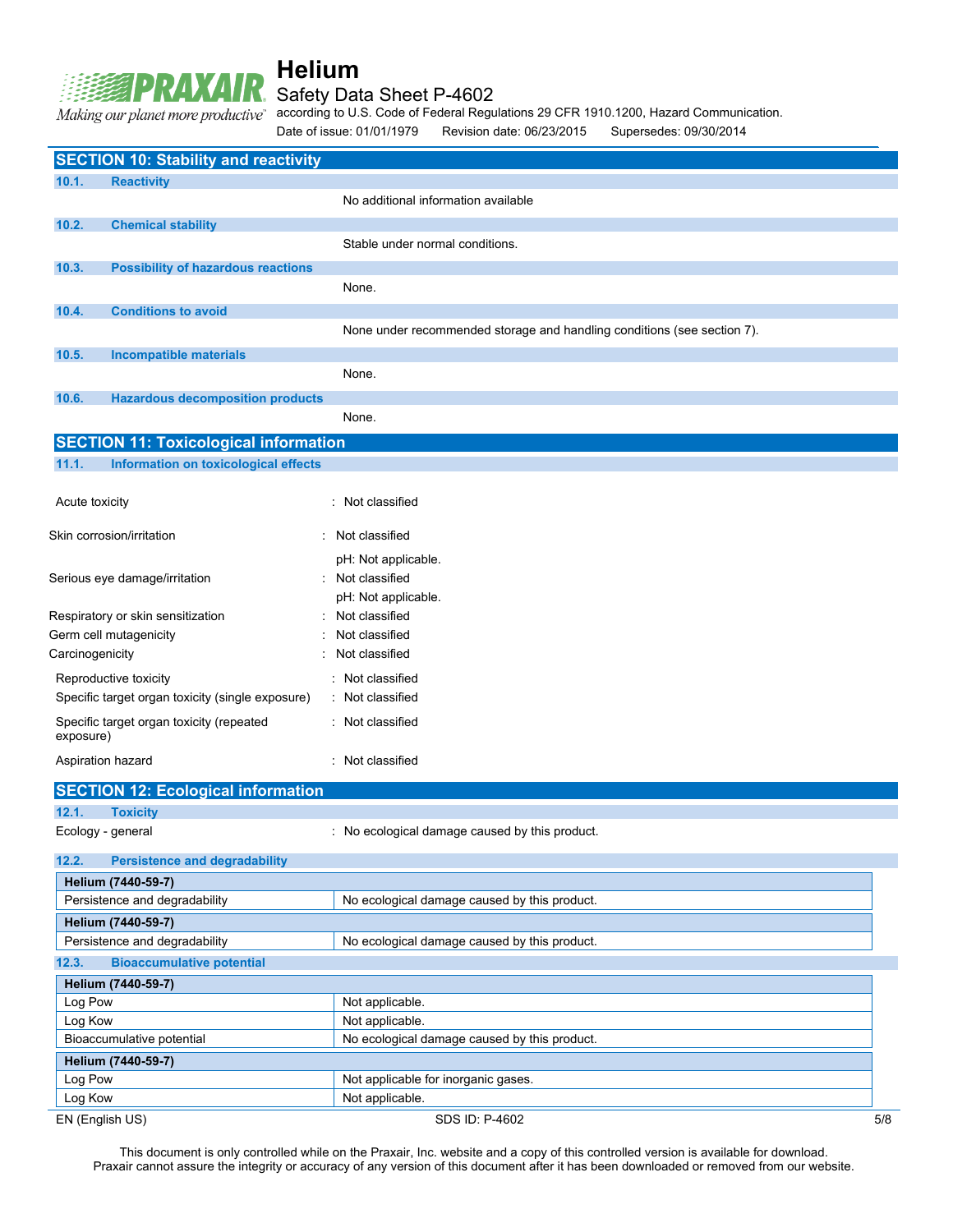# **RAXAIR** Safety Data Sheet P-4602 Making our planet more productive"

# **Helium**

according to U.S. Code of Federal Regulations 29 CFR 1910.1200, Hazard Communication.

Date of issue: 01/01/1979 Revision date: 06/23/2015 Supersedes: 09/30/2014

| Helium (7440-59-7)                                      |                                                                                                                                                                                                                                                                                                                                                                                                                                                                                                                                                                                          |     |
|---------------------------------------------------------|------------------------------------------------------------------------------------------------------------------------------------------------------------------------------------------------------------------------------------------------------------------------------------------------------------------------------------------------------------------------------------------------------------------------------------------------------------------------------------------------------------------------------------------------------------------------------------------|-----|
| Bioaccumulative potential                               | No ecological damage caused by this product.                                                                                                                                                                                                                                                                                                                                                                                                                                                                                                                                             |     |
| 12.4.<br><b>Mobility in soil</b>                        |                                                                                                                                                                                                                                                                                                                                                                                                                                                                                                                                                                                          |     |
| Helium (7440-59-7)                                      |                                                                                                                                                                                                                                                                                                                                                                                                                                                                                                                                                                                          |     |
| Mobility in soil<br>Ecology - soil                      | No data available.<br>No ecological damage caused by this product.                                                                                                                                                                                                                                                                                                                                                                                                                                                                                                                       |     |
|                                                         |                                                                                                                                                                                                                                                                                                                                                                                                                                                                                                                                                                                          |     |
| Helium (7440-59-7)                                      | No data available.                                                                                                                                                                                                                                                                                                                                                                                                                                                                                                                                                                       |     |
| Mobility in soil<br>Ecology - soil                      | No ecological damage caused by this product.                                                                                                                                                                                                                                                                                                                                                                                                                                                                                                                                             |     |
|                                                         |                                                                                                                                                                                                                                                                                                                                                                                                                                                                                                                                                                                          |     |
| <b>Other adverse effects</b><br>12.5.                   |                                                                                                                                                                                                                                                                                                                                                                                                                                                                                                                                                                                          |     |
| Effect on ozone layer                                   | : None.                                                                                                                                                                                                                                                                                                                                                                                                                                                                                                                                                                                  |     |
| Effect on the global warming                            | : None.                                                                                                                                                                                                                                                                                                                                                                                                                                                                                                                                                                                  |     |
| <b>SECTION 13: Disposal considerations</b>              |                                                                                                                                                                                                                                                                                                                                                                                                                                                                                                                                                                                          |     |
| 13.1.<br><b>Waste treatment methods</b>                 |                                                                                                                                                                                                                                                                                                                                                                                                                                                                                                                                                                                          |     |
| Waste disposal recommendations                          | : Dispose of contents/container in accordance with local/regional/national/international<br>regulations. Contact supplier for any special requirements.                                                                                                                                                                                                                                                                                                                                                                                                                                  |     |
| <b>SECTION 14: Transport information</b>                |                                                                                                                                                                                                                                                                                                                                                                                                                                                                                                                                                                                          |     |
| In accordance with DOT                                  |                                                                                                                                                                                                                                                                                                                                                                                                                                                                                                                                                                                          |     |
| Transport document description                          | : UN1046 Helium, compressed, 2.2                                                                                                                                                                                                                                                                                                                                                                                                                                                                                                                                                         |     |
| UN-No.(DOT)                                             | : UN1046                                                                                                                                                                                                                                                                                                                                                                                                                                                                                                                                                                                 |     |
| Proper Shipping Name (DOT)                              | : Helium, compressed                                                                                                                                                                                                                                                                                                                                                                                                                                                                                                                                                                     |     |
| Transport hazard class(es) (DOT)<br>Hazard labels (DOT) | : 2.2 - Class 2.2 - Non-flammable compressed gas 49 CFR 173.115<br>: 2.2 - Non-flammable gas                                                                                                                                                                                                                                                                                                                                                                                                                                                                                             |     |
|                                                         |                                                                                                                                                                                                                                                                                                                                                                                                                                                                                                                                                                                          |     |
| <b>Additional information</b>                           |                                                                                                                                                                                                                                                                                                                                                                                                                                                                                                                                                                                          |     |
| Emergency Response Guide (ERG) Number                   | : 120 (UN1963);121 (UN1046)                                                                                                                                                                                                                                                                                                                                                                                                                                                                                                                                                              |     |
| Other information                                       | : No supplementary information available.                                                                                                                                                                                                                                                                                                                                                                                                                                                                                                                                                |     |
| Special transport precautions                           | Avoid transport on vehicles where the load space is not separated from the driver's<br>compartment. Ensure vehicle driver is aware of the potential hazards of the load and knows<br>what to do in the event of an accident or an emergency. Before transporting product containers:<br>- Ensure there is adequate ventilation. - Ensure that containers are firmly secured. - Ensure<br>cylinder valve is closed and not leaking. - Ensure valve outlet cap nut or plug (where provided)<br>is correctly fitted. - Ensure valve protection device (where provided) is correctly fitted. |     |
| <b>Transport by sea</b>                                 |                                                                                                                                                                                                                                                                                                                                                                                                                                                                                                                                                                                          |     |
| UN-No. (IMDG)                                           | : 1046                                                                                                                                                                                                                                                                                                                                                                                                                                                                                                                                                                                   |     |
| Proper Shipping Name (IMDG)                             | : HELIUM, COMPRESSED                                                                                                                                                                                                                                                                                                                                                                                                                                                                                                                                                                     |     |
| Class (IMDG)                                            | : 2 - Gases                                                                                                                                                                                                                                                                                                                                                                                                                                                                                                                                                                              |     |
| MFAG-No                                                 | : 121                                                                                                                                                                                                                                                                                                                                                                                                                                                                                                                                                                                    |     |
| <b>Air transport</b>                                    |                                                                                                                                                                                                                                                                                                                                                                                                                                                                                                                                                                                          |     |
| UN-No.(IATA)                                            | : 1046                                                                                                                                                                                                                                                                                                                                                                                                                                                                                                                                                                                   |     |
| Proper Shipping Name (IATA)                             | : Helium, compressed                                                                                                                                                                                                                                                                                                                                                                                                                                                                                                                                                                     |     |
| Class (IATA)                                            | : 2                                                                                                                                                                                                                                                                                                                                                                                                                                                                                                                                                                                      |     |
| Civil Aeronautics Law                                   | : Gases under pressure/Gases nonflammable nontoxic under pressure                                                                                                                                                                                                                                                                                                                                                                                                                                                                                                                        |     |
| EN (English US)                                         | SDS ID: P-4602                                                                                                                                                                                                                                                                                                                                                                                                                                                                                                                                                                           | 6/8 |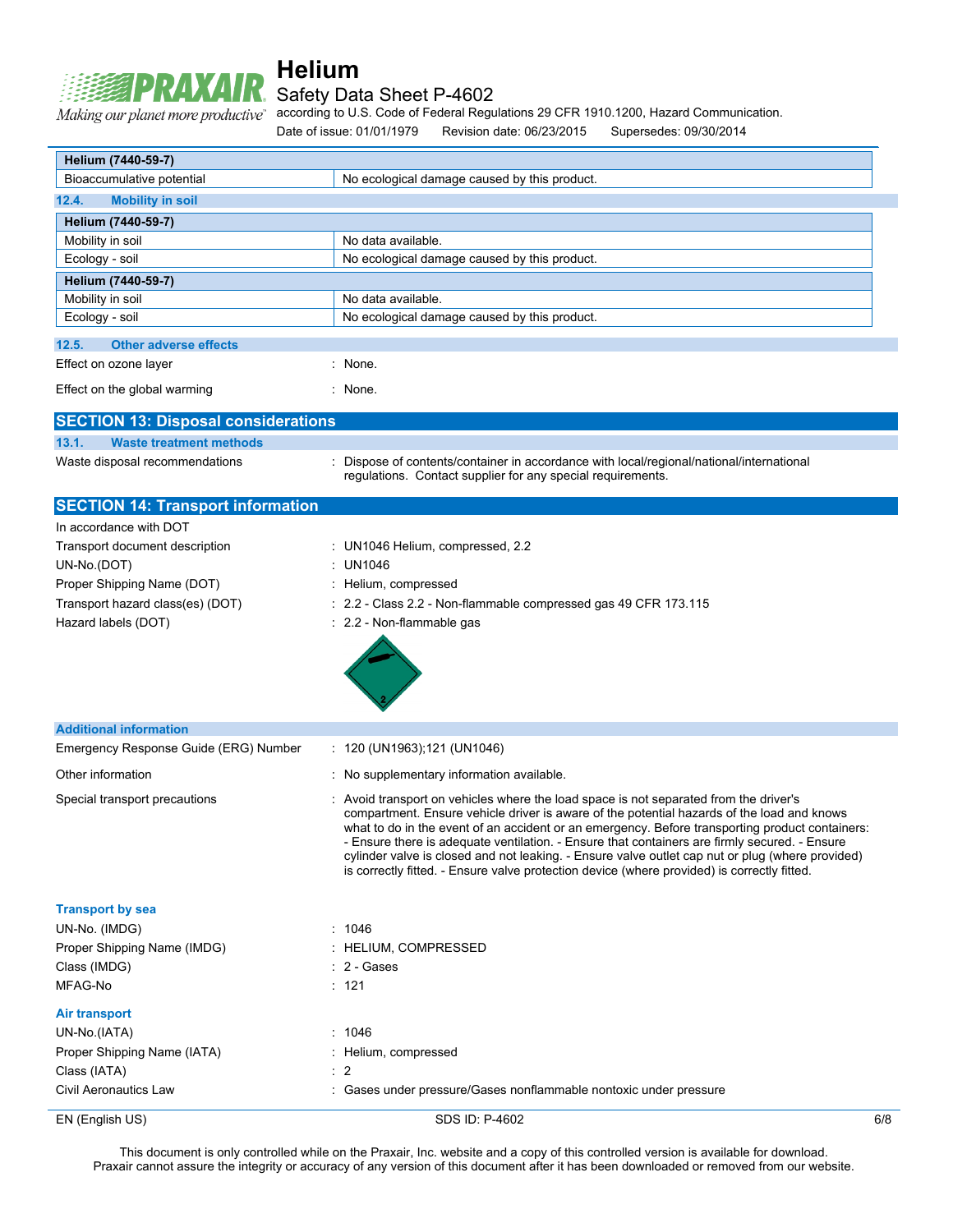

Safety Data Sheet P-4602

"Making our planet more productive

according to U.S. Code of Federal Regulations 29 CFR 1910.1200, Hazard Communication. Date of issue: 01/01/1979 Revision date: 06/23/2015 Supersedes: 09/30/2014

**SECTION 15: Regulatory information 15.1. US Federal regulations Helium (7440-59-7)** Listed on the United States TSCA (Toxic Substances Control Act) inventory SARA Section 311/312 Hazard Classes Sudden release of pressure hazard All components of this product are listed on the Toxic Substances Control Act (TSCA) inventory. This product or mixture does not contain a toxic chemical or chemicals in excess of the applicable de minimis concentration as specified in 40 CFR §372.38(a) subject to the reporting requirements of section 313 of Title III of the Superfund Amendments and Reauthorization Act of 1986 and 40 CFR Part 372.

#### **15.2. International regulations**

#### **CANADA**

#### **Helium (7440-59-7)**

Listed on the Canadian DSL (Domestic Substances List)

#### **Helium (7440-59-7)**

Listed on the Canadian DSL (Domestic Substances List)

#### **EU-Regulations**

#### **Helium (7440-59-7)**

Listed on the EEC inventory EINECS (European Inventory of Existing Commercial Chemical Substances)

#### **15.2.2. National regulations**

#### **Helium (7440-59-7)**

Listed on the AICS (Australian Inventory of Chemical Substances)

Listed on IECSC (Inventory of Existing Chemical Substances Produced or Imported in China)

Listed on the Korean ECL (Existing Chemicals List)

Listed on NZIoC (New Zealand Inventory of Chemicals)

Listed on PICCS (Philippines Inventory of Chemicals and Chemical Substances)

**15.3. US State regulations Helium(7440-59-7)** U.S. - California - Proposition 65 - Carcinogens List | No U.S. - California - Proposition 65 - Developmental **Toxicity** No U.S. - California - Proposition 65 - Reproductive Toxicity - Female No U.S. - California - Proposition 65 - Reproductive Toxicity - Male No State or local regulations U.S. - Massachusetts - Right To Know List U.S. - New Jersey - Right to Know Hazardous Substance List U.S. - Pennsylvania - RTK (Right to Know) List

California Proposition 65 - This product does not contain any substances known to the state of California to cause cancer and/or reproductive harm

| Helium (7440-59-7)                                          |                                                                   |                                                                              |                                                                         |                                      |
|-------------------------------------------------------------|-------------------------------------------------------------------|------------------------------------------------------------------------------|-------------------------------------------------------------------------|--------------------------------------|
| U.S. - California -<br>Proposition 65 -<br>Carcinogens List | U.S. - California -<br>Proposition 65 -<br>Developmental Toxicity | U.S. - California -<br>Proposition 65 -<br>Reproductive Toxicity -<br>Female | U.S. - California -<br>Proposition 65 -<br>Reproductive Toxicity - Male | No significance risk level<br>(NSRL) |
| No                                                          | No                                                                | No                                                                           | No                                                                      |                                      |